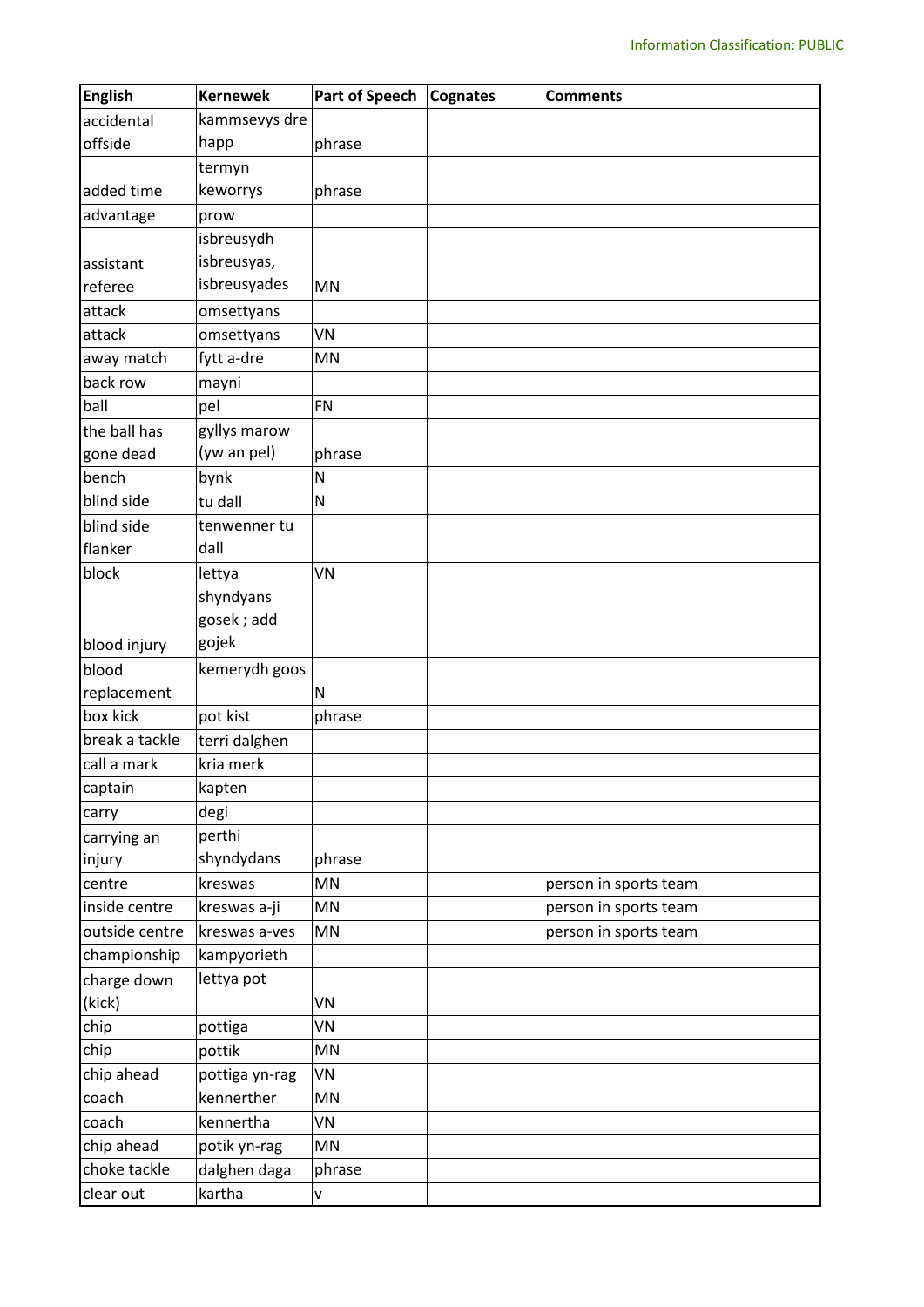| <b>English</b>          | <b>Kernewek</b> | <b>Part of Speech</b> | <b>Cognates</b> | <b>Comments</b> |
|-------------------------|-----------------|-----------------------|-----------------|-----------------|
| clearing kick           | pot kartha      | mn                    |                 |                 |
| come in from            | entra a'n tu    |                       |                 |                 |
| the side                |                 | phrase                |                 |                 |
| collapse the            | distrui an      |                       |                 |                 |
| maul                    | omdowl          | phrase                |                 |                 |
| collapse the            | distrui an      |                       |                 |                 |
| scrum                   | skyrm           | phrase                |                 |                 |
| convert                 | ketreylya       | VN                    |                 |                 |
| contact in the          | kestav y'n ayr  |                       |                 |                 |
| air                     |                 | phrase                |                 |                 |
| conversion              | ketreylyans     |                       |                 |                 |
| corner                  | kornel          | fn                    |                 |                 |
| corner flag             | baner kornel    | MN                    |                 |                 |
| cover tackle            | dalghen a-      | phrase                |                 |                 |
| crooked feed            | gorrans kamm    | phrase                |                 |                 |
| cross kick              | pot a-dreus     | phrase                |                 |                 |
| crossbar                | treuster + ow   | mn                    |                 |                 |
| crossing                | krowsegi        |                       |                 |                 |
| (infringement)          |                 | vn                    |                 |                 |
|                         | Plattyewgh!     |                       |                 |                 |
|                         | Synsewgh!       |                       |                 |                 |
| crouch, bind,           | Stegewgh!;      |                       |                 |                 |
| set                     | add senjewgh    | phrase                |                 |                 |
| cup match               | fyt hanaf       | mn                    |                 |                 |
|                         | $lown + yow$    |                       |                 |                 |
| dead ball area          | marow           | phrase                |                 |                 |
| defence                 | defens          |                       |                 |                 |
| defend                  | defendya        | VN                    |                 |                 |
| defender                | defendyer       | ΜN                    |                 |                 |
|                         | gwriansow-      |                       |                 |                 |
| delaying tactics lettya |                 | phrase                |                 |                 |
| deliberate              | knouk war-rag   |                       |                 |                 |
| knock on                |                 | phrase                |                 |                 |
| Director of             | Kevarwodhyas    |                       |                 |                 |
| Rugby                   | Rugbi           |                       |                 |                 |
|                         | sedhi war (an   |                       |                 |                 |
| dive over (to)          | pel)            | phrase                |                 |                 |
| draw                    | kesskor         | MN                    |                 |                 |
| drive                   | herdh           | MN                    |                 |                 |
|                         | omdowl-         |                       |                 |                 |
| driving maul            | herdhya         |                       |                 |                 |
| draw                    | kesskorya       | VN                    |                 |                 |
| drive                   | herdhya         | VN                    |                 |                 |
|                         | gol aslam; add  |                       |                 |                 |
| drop goal               | gol aslabm      |                       |                 |                 |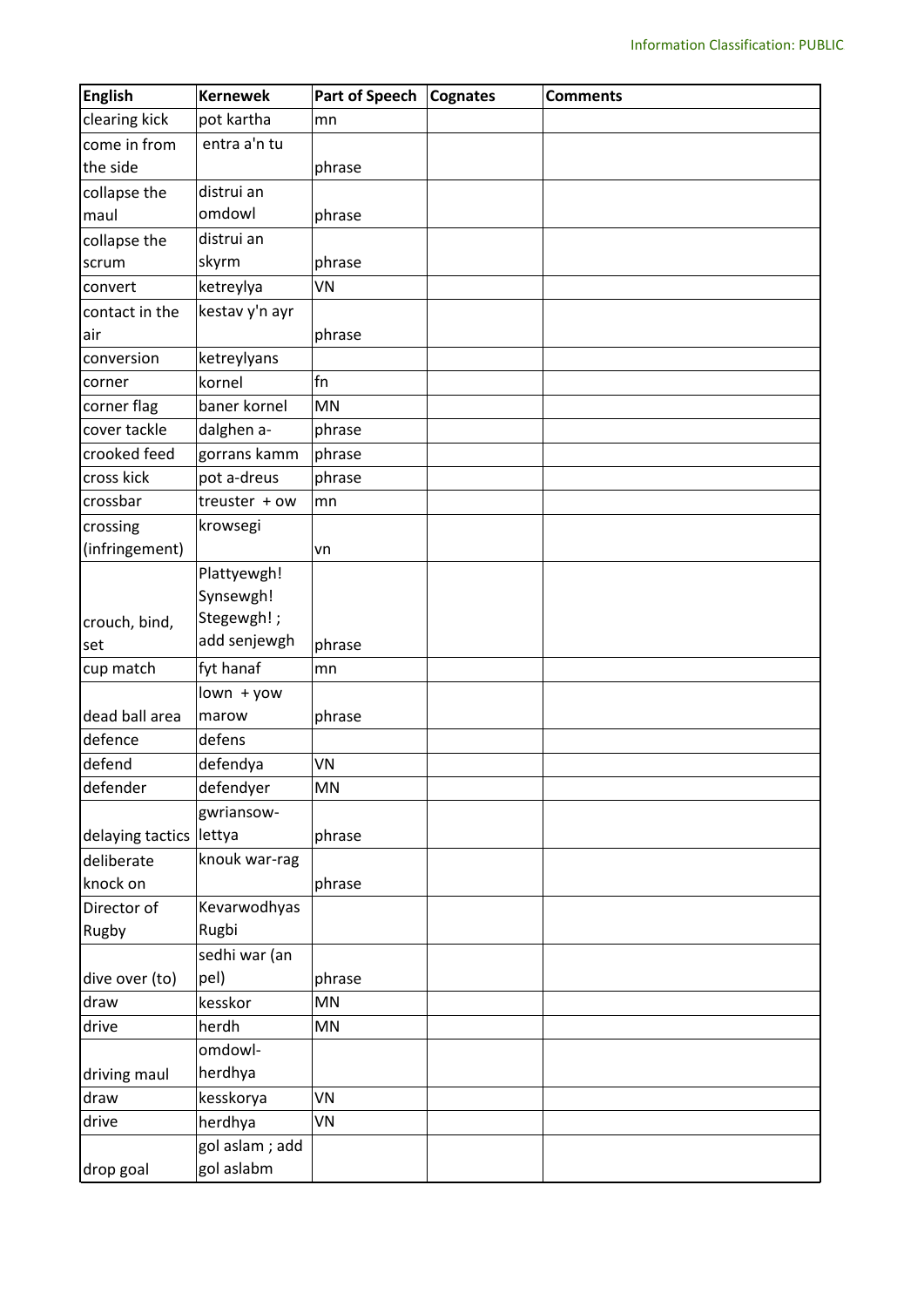| <b>English</b>    | <b>Kernewek</b> | <b>Part of Speech</b> | Cognates | <b>Comments</b>      |
|-------------------|-----------------|-----------------------|----------|----------------------|
|                   | aslam; add      |                       |          |                      |
| drop out          | aslabm          | MN                    |          |                      |
| drop out          | aslemma         | VN                    |          |                      |
| dummy             | feklans + ow    | MN                    |          |                      |
| dummy runner      | reser fekyl     | MN                    |          |                      |
| field             | park            | MN                    |          |                      |
| final             | pennwari        | MN                    |          |                      |
| first half        | kynsa hanter    |                       |          |                      |
|                   | skyrm pymp      |                       |          |                      |
| five metre        | meter; add      |                       |          |                      |
| scrum             | pemp            |                       |          |                      |
| fixture list      | rol fyttys      | <b>FN</b>             |          |                      |
|                   | tenwenner +     |                       |          |                      |
| flanker           | oryon           | mn                    |          |                      |
|                   | treus + yow     |                       |          |                      |
| floated pass      | neyjys          | mn                    |          |                      |
| fly hack          | pott lows       | MN                    |          |                      |
| fly hack          | pottya lows     | VN                    |          |                      |
| fly half          | hanterer 'mes   |                       |          |                      |
| form a line out   | furvya linen    | VN                    |          |                      |
| forward pass      | treus war-rag   |                       |          |                      |
| forward           | arager + oryon  | <b>MN</b>             |          |                      |
| foul              | falsuri         | MN                    |          |                      |
| foul              | gwari fals      | VN                    |          |                      |
| free kick         | pot rydh        | MN                    |          |                      |
| front row         | rew a-rag       |                       |          |                      |
| full back         | keyner          |                       |          |                      |
| full time         | gorfen          |                       |          | end of game of sport |
| game              | menystrans-     |                       |          |                      |
| management        | gwari           |                       |          |                      |
| gain ground       | gwaynya tir     | VN                    |          |                      |
| gain line         | linen-waynya    |                       |          |                      |
| game              | gwari           |                       |          |                      |
| Gary Owen         |                 | phrase                |          |                      |
| <b>Grand Slam</b> | Chi Leun        |                       |          |                      |
| grandstand        | stond meur      | <b>MN</b>             |          |                      |
| ground            | park rugbi      | mn                    |          |                      |
| grubber kick      | pot-kropya      | phrase                |          |                      |
| half back         | hanter-keyner   | <b>MN</b>             |          |                      |
| half time         | hanter termyn   |                       |          |                      |
| halfway line      | kreslinen       | <b>FN</b>             |          |                      |
| hand-off          | leuvherdh       | mn                    |          |                      |
| hand-off          | leuvherdhya     | VN                    |          |                      |
| handling in the   | handla yn       |                       |          |                      |
| ruck              | tervans         | phrase                |          |                      |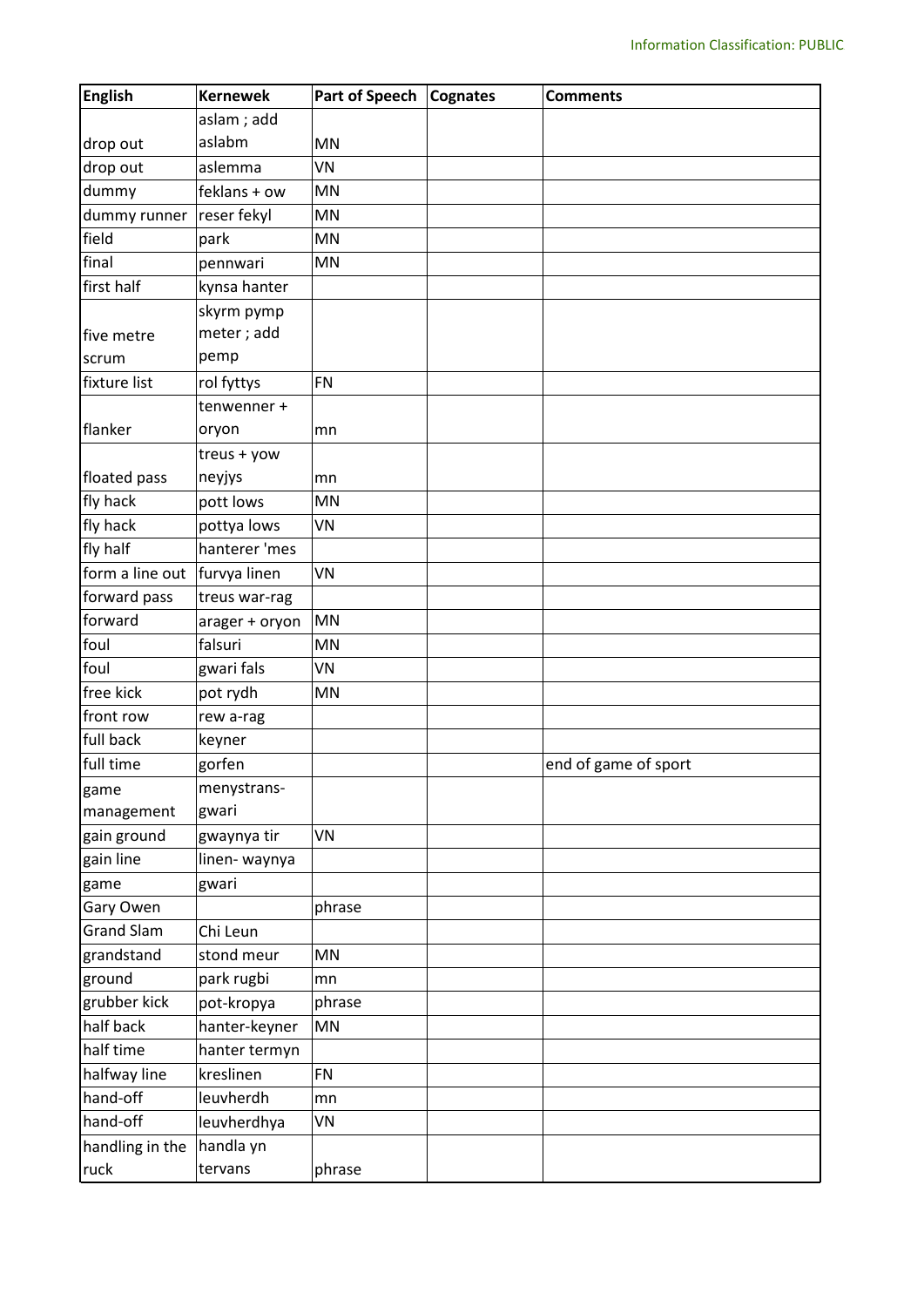| <b>English</b>  | <b>Kernewek</b>          | <b>Part of Speech</b> | Cognates | <b>Comments</b>        |
|-----------------|--------------------------|-----------------------|----------|------------------------|
|                 | leuvyow dhe-             |                       |          |                        |
| hands away!     | ves                      | phrase                |          |                        |
| high tackle     | dalghen ughel            |                       |          |                        |
| hit             | gorskwatt                | mn                    |          |                        |
| holding on      | synsi ; add senji phrase |                       |          |                        |
| hook (kick)     | higa                     | VN                    |          |                        |
| hooker          | higenner                 | mn                    |          |                        |
| hospital pass   | treus klavji             | phrase                |          |                        |
| in-goal area    | lown gol                 |                       |          |                        |
| in the pocket   | y'n pocket               | phrase                |          |                        |
| in touch        | yn toch                  | phrase                |          |                        |
| injury          | shyndyans                |                       |          |                        |
|                 | termyn                   |                       |          |                        |
| injury time     | shyndyans                | phrase                |          |                        |
| inside centre   | kreswas a-ji             |                       |          | position in rugby game |
| inside pass     | treus a-ji               | phrase                |          |                        |
| intercept       | kontrewaytya             | VN                    |          |                        |
| interception    | kontrewaytyan            | MN                    |          |                        |
|                 | omjunya                  |                       |          |                        |
| join a maul     | omdowl                   | phrase                |          |                        |
|                 | omjunya                  |                       |          |                        |
| join a ruck     | tervans                  | phrase                |          |                        |
|                 | lammer +                 |                       |          |                        |
| jumper          | oryon; add               | vn                    |          |                        |
| kick            | pot                      | MN                    |          |                        |
| kick            | potya                    | VN                    |          |                        |
|                 | kynsa pot; add           |                       |          |                        |
| kick off        | kensa pot                | MN                    |          |                        |
| kill the ball   | ladha an bel             | phrase                |          |                        |
| kit             | daffar                   | phrase                |          | sports clothes         |
| knock on        | knouk war-rag            | <b>MN</b>             |          |                        |
|                 | knoukya war-             |                       |          |                        |
| knock on        | rag                      | VN                    |          |                        |
|                 | dalghen                  |                       |          |                        |
| late tackle     | dhiwedhes                |                       |          |                        |
| league          | kesunyans                | MN                    |          |                        |
| league match    | fyt kesunyans            | MN                    |          |                        |
|                 | mosen                    |                       |          |                        |
| league table    | gesunyans                | <b>FN</b>             |          |                        |
| leave the field | gasa an park             | phrase                |          |                        |
|                 | askeller kledh,          |                       |          |                        |
| left winger     | or/ores a-gledh          | nm                    |          | position in rugby game |
| lifting pod     | kodh drehevel            | nm                    |          |                        |
| line            | linen                    | <b>FN</b>             |          |                        |
| line out        | linen-dewlel             | <b>FN</b>             |          |                        |
| line speed      | tooth linen              | phrase                |          |                        |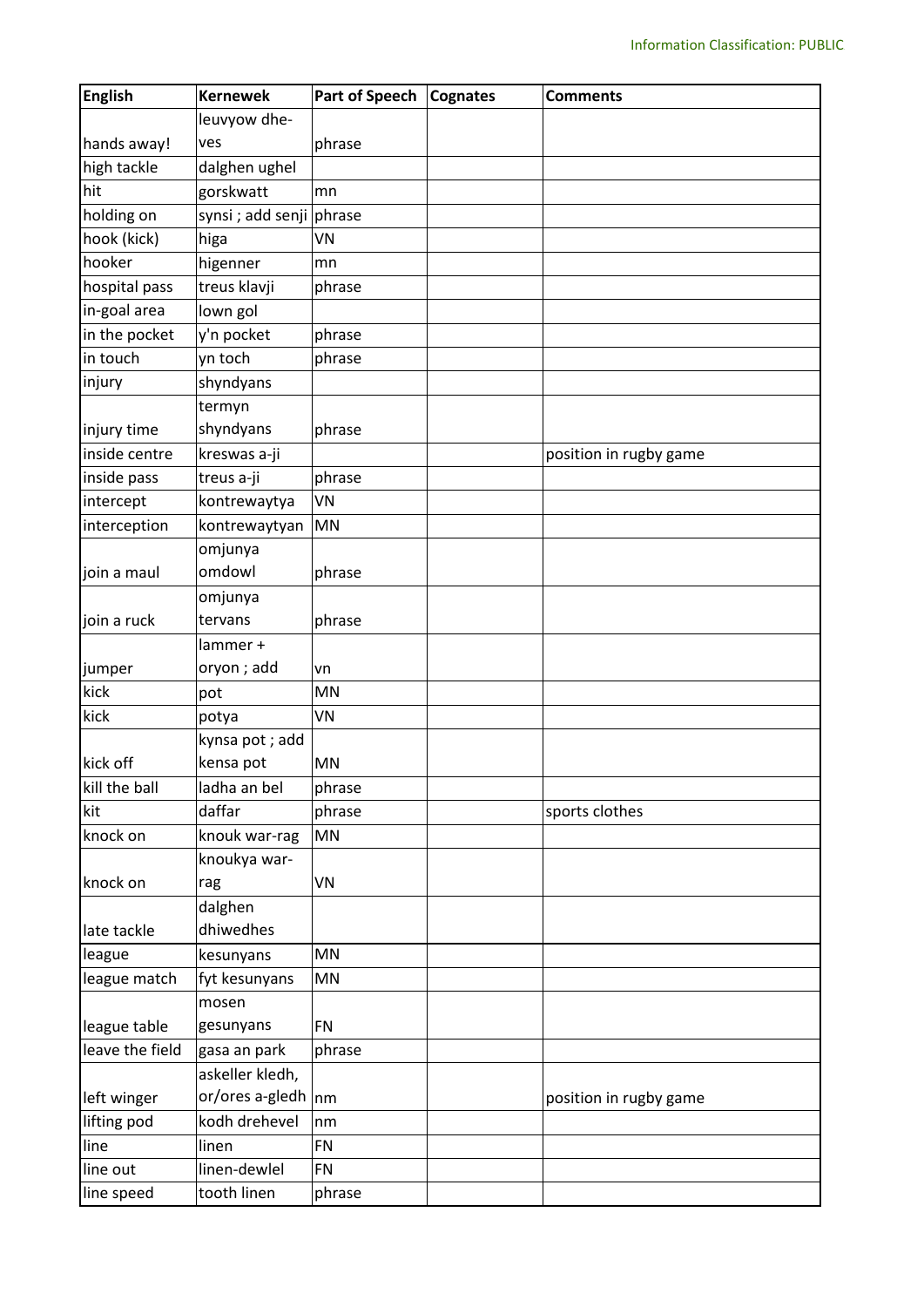| <b>English</b>                 | <b>Kernewek</b> | <b>Part of Speech</b>  | <b>Cognates</b> | <b>Comments</b>        |
|--------------------------------|-----------------|------------------------|-----------------|------------------------|
|                                | strother,       |                        |                 |                        |
| lock                           | or/ores, +      | nm                     |                 |                        |
| lose possession kelli an kerth |                 | vn                     |                 |                        |
| loop pass                      | treus gwarek    | phrase                 |                 |                        |
| loose head                     | peuler, or/ores |                        |                 |                        |
| prop                           | penn lows       | phrase                 |                 |                        |
| make a break                   | gul torr        | phrase                 |                 |                        |
| man / woman                    | steren an fytt  |                        |                 |                        |
| of the match                   |                 | phrase                 |                 |                        |
| mark                           | merk            | MN                     |                 |                        |
| match                          | fytt            | MN                     |                 |                        |
| maul                           | omdowl          |                        |                 |                        |
| mauling                        | omdowla         |                        |                 |                        |
|                                | isvedhek +      |                        |                 |                        |
| medic                          | ogyon           | <b>MN</b>              |                 |                        |
| neck roll                      | hig konna       | phrase                 |                 |                        |
| no blocking!                   | na lettyewgh!   | phrase                 |                 |                        |
| not releasing                  | heb livrans     |                        |                 |                        |
| not straight                   | nag yw ewn      | phrase                 |                 |                        |
|                                | nag yw deg      |                        |                 |                        |
| not ten metres                 | meter           | phrase                 |                 |                        |
| number eight                   | niver eth       |                        |                 | position in rugby team |
| obstruction                    | lett            | mn                     |                 |                        |
| offload                        | diskarga        | VN                     |                 |                        |
| offside                        | kammsevys       |                        |                 |                        |
| off your feet                  | mes an dor      | phrase                 |                 |                        |
| on-the-full                    | mes an park     | phrase                 |                 |                        |
| open side                      | tu ygor         |                        |                 |                        |
| open side                      | tenwenner tu    |                        |                 |                        |
| flanker                        | ygor            |                        |                 |                        |
| opponent                       | erbynner        | mn                     |                 |                        |
| opposition                     | erbynnoryon     | coll                   |                 |                        |
| out of play                    | mes a wari      |                        |                 |                        |
| out on the full                | mes an park     |                        |                 |                        |
| out wide                       | yn ledander     |                        |                 |                        |
| outside centre                 | kreswas a-ves   |                        |                 | position in rugby team |
| over the top                   | dres an         | phrase                 |                 |                        |
| overlap                        | gorgudhans      | mn                     |                 |                        |
| pack                           | parsel          | MN                     |                 | rugby team             |
| pack down                      | parsella        | VN                     |                 |                        |
| pack leader                    | penn parsel     |                        |                 |                        |
| pass                           | treus           | $\mathsf{M}\mathsf{N}$ |                 |                        |
| pass                           | treusi          | VN                     |                 |                        |
| passing                        | treusi          |                        |                 |                        |
| penalty                        | spal            | MN                     |                 |                        |
| penalty                        | spal            | adj                    |                 |                        |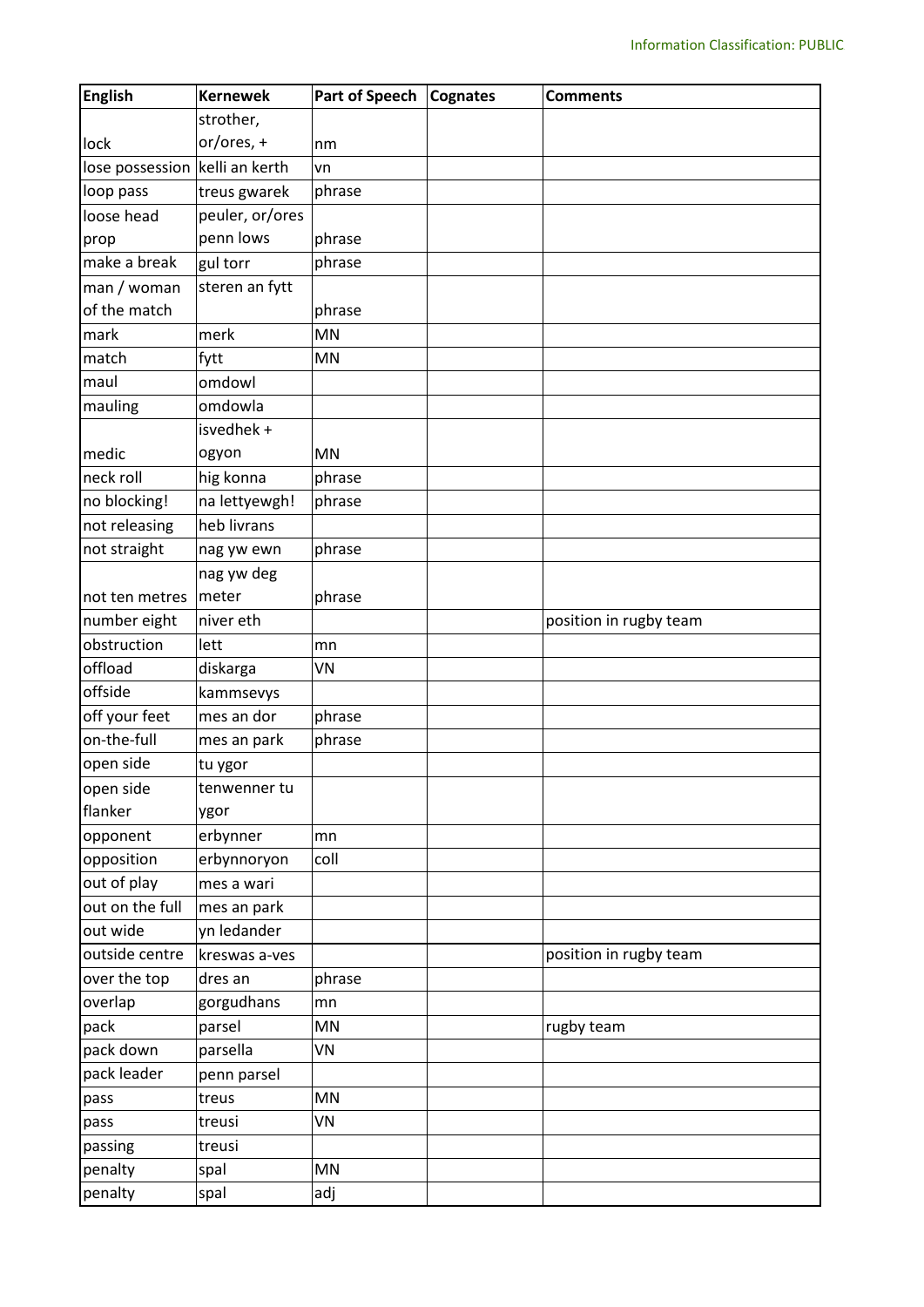| <b>English</b>      | <b>Kernewek</b>        | <b>Part of Speech</b> | Cognates | <b>Comments</b>        |
|---------------------|------------------------|-----------------------|----------|------------------------|
| penalty kick        | pot spal               | nm                    |          |                        |
| penalty try         | assay spal             |                       |          |                        |
| phase               | gwedh                  | nf                    |          |                        |
| physio              | fisio                  | nm                    |          |                        |
| play                | gwari                  | VN                    |          |                        |
| play for time       | strechya               | phrase                |          |                        |
| play-off            | fytt-ervira            |                       |          |                        |
| pick and go         | kav ha ke              | phrase                |          |                        |
| pitch               | park                   | nm                    |          | sports field           |
| possession          | kerth                  | nm                    |          |                        |
| point               | poynt + ys             | nm                    |          |                        |
| pop-up              | tardhik                | nm                    |          |                        |
| pop-up pass         | treus tardhik          | phrase                |          |                        |
| post                | peul                   | nm                    |          |                        |
| Premiership         | Pennroweth             | nf                    |          |                        |
| preview             | kynwel                 | nf                    |          |                        |
| promotion           | avonsyans              | nm                    |          |                        |
| prop                | peuler, or/ores        | nm                    |          | position in rugby team |
| pull down           | tenna dhe'n            | vn                    |          |                        |
| punt                | pot                    | MN                    |          |                        |
| punt                | potya                  | VN                    |          |                        |
| put in              | gorra a-ji             | nm                    |          |                        |
| red card            | karten rudh            | nf                    |          |                        |
| referee             | breusydh               | MN                    |          |                        |
| release             | livra                  | VN                    |          |                        |
| release!            | livrewgh!              | v imp                 |          |                        |
| replacement         | kemerydh               | MN                    |          |                        |
|                     | askeller a-            |                       |          |                        |
| right winger        | dhyghow                | nm                    |          | position in rugby team |
| roll away           | omrol dhe-ves!         | v imp                 |          |                        |
| rolling maul        | omdowl-rolya           | phrase                |          |                        |
| ruck                | tervans                |                       |          |                        |
| rucking             | tervans                |                       |          |                        |
| rugby               | rugbi                  |                       |          |                        |
| rugby football      | pel droos rugbi phrase |                       |          |                        |
|                     | Kesunyans              |                       |          |                        |
| Rugby League        | Rugbi                  |                       |          |                        |
| <b>Rugby Sevens</b> | Rugbi Seythden         |                       |          |                        |
| <b>Rugby Union</b>  | Unyans Rugbi           |                       |          |                        |
| score               | skor                   | MN                    |          | skorr = branches       |
| score               | skorya                 | VN                    |          |                        |
| screw pass          | treus-nedha            | phrase                |          |                        |
| scrum               | skyrmys                | MN                    |          |                        |
|                     | hanterer               |                       |          |                        |
| scrum half          | skyrmys                |                       |          |                        |
| scrumage            | skyrmya                | VN                    |          |                        |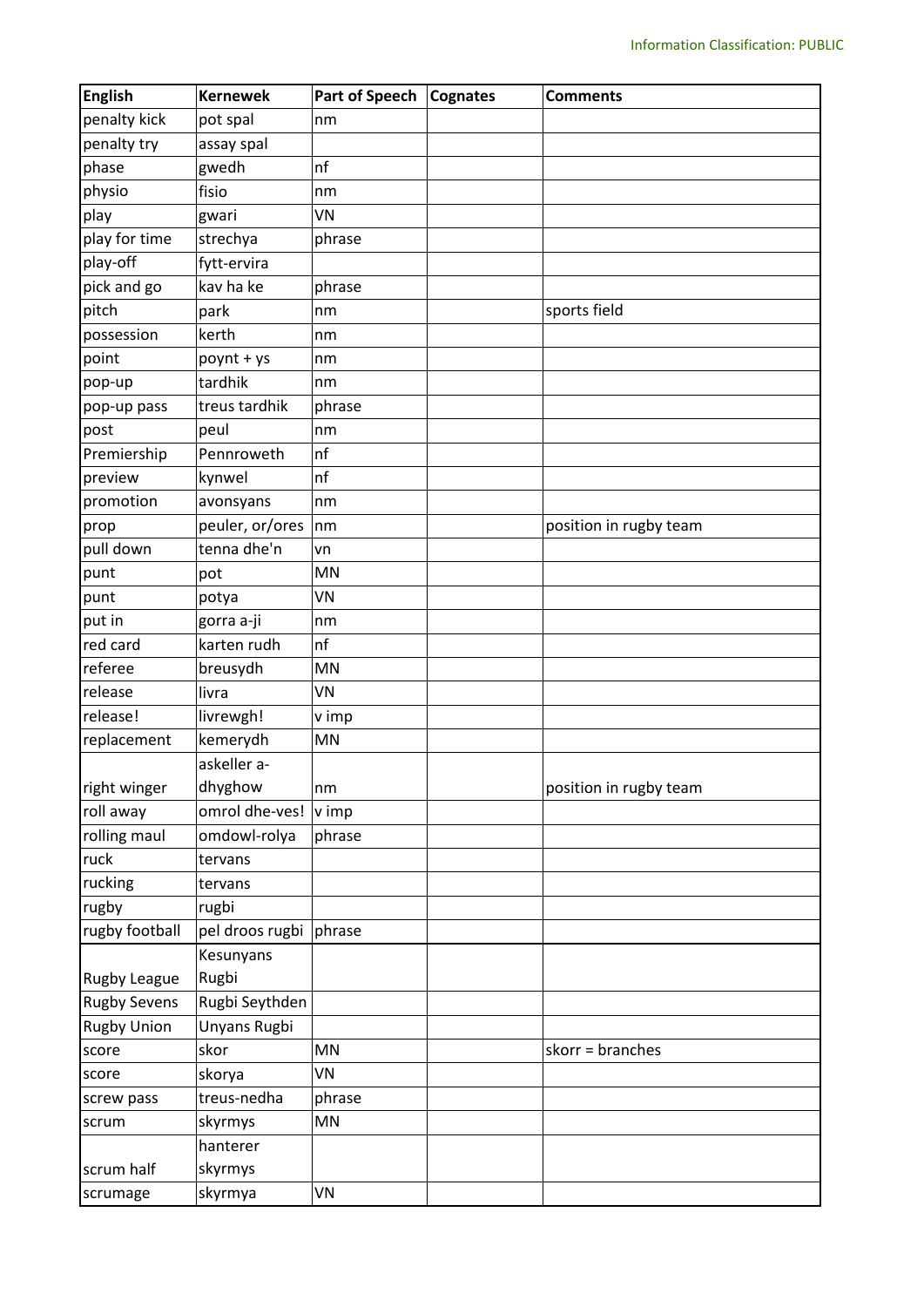| <b>English</b>  | <b>Kernewek</b>  | Part of Speech | <b>Cognates</b> | <b>Comments</b>                    |
|-----------------|------------------|----------------|-----------------|------------------------------------|
| scrumaging      | skyrmya          | MN             |                 |                                    |
| second half     | nessa hanter     |                |                 |                                    |
| second row      | nessa rew        |                |                 |                                    |
| sell a dummy    | gwertha fekler   | phrase         |                 |                                    |
|                 | hanter-          |                |                 |                                    |
| semi-final      | pennwari         | phrase         |                 |                                    |
|                 | danvenys dhe     |                |                 |                                    |
| sent off        | ves              | phrase         |                 |                                    |
| set piece       | rann restrys     |                |                 |                                    |
| set scrum       | skyrmys restrys  |                |                 |                                    |
| shirt           | krys             | nm             |                 |                                    |
| shorts          | lavrek kott      | nm             |                 |                                    |
| side step       | tugam            | nm             |                 |                                    |
| side step       | tugamma          | vn             |                 |                                    |
| sin bin         | trog-drog        | nm             |                 |                                    |
|                 | gorrys y'n trog- |                |                 |                                    |
| sin binned      | drog             | v phr          |                 |                                    |
| slice           | treghi           | VN             |                 |                                    |
| slipping your   | gasa dha golm    |                |                 |                                    |
| binding         |                  | phrase         |                 |                                    |
| smother tackle  | dalghen vaylya   | phrase         |                 |                                    |
| space           | efander          |                |                 |                                    |
| spear tackle    | dalghen wuw      | phrase         |                 |                                    |
| sponsor         | arghaser         |                |                 |                                    |
| sponsorship     | arghasieth       | nf             |                 |                                    |
| squad           | para             | nm             |                 |                                    |
| stadium         | sportva          |                |                 |                                    |
| steal the ball  | ladra an bel     |                |                 |                                    |
| stocking        | loder, lodrow    | nm             |                 |                                    |
| stop the clock! | hedh an klock    | phrase         |                 |                                    |
| straight arm    | bregh serth      | nf             |                 |                                    |
| stud            | both             |                |                 | grip on the sole of football boots |
| substitute      | eylwarier        | <b>MN</b>      |                 |                                    |
| substitute      | eylwari          | VN             |                 |                                    |
| substitution    | eylwarians       | nm             |                 |                                    |
| suspend         | difen            | vn             |                 |                                    |
| suspension      | difennans        | nm             |                 |                                    |
| tackle          | dalghen          | MN             |                 |                                    |
| tackle          | dalghenna        | VN             |                 |                                    |
| tackling        | dalghenna        |                |                 |                                    |
| take the man    | kemeres dhe-     |                |                 |                                    |
| out             | ves an den       | phrase         |                 |                                    |
| takling with no | dalghenna heb    |                |                 |                                    |
| arms            | diwvregh         | phrase         |                 |                                    |
| tap kick        | pot skav         |                |                 |                                    |
| tap pass        | treus skav       | phrase         |                 |                                    |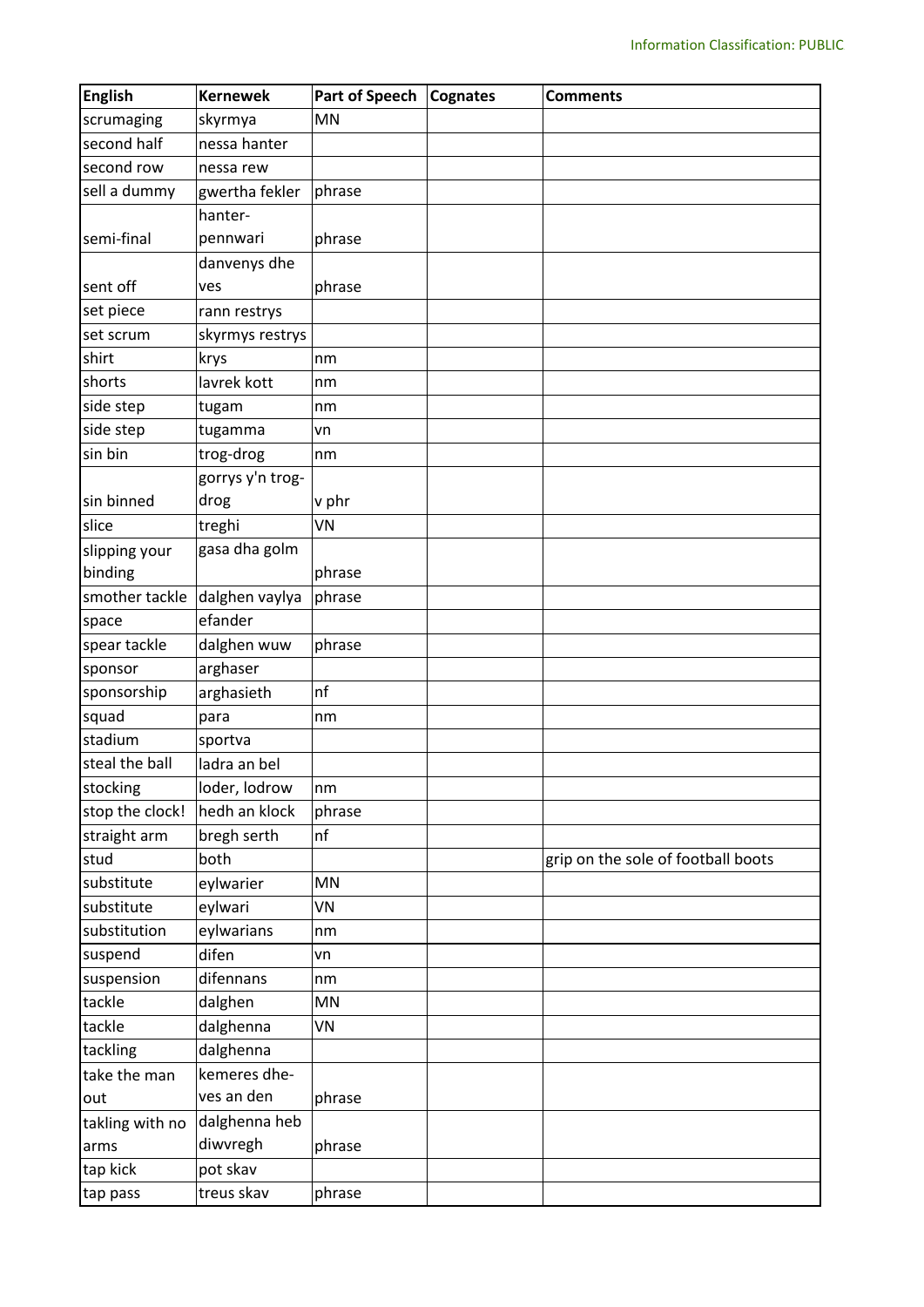| <b>English</b>        | <b>Kernewek</b>       | <b>Part of Speech</b> | Cognates | <b>Comments</b>         |
|-----------------------|-----------------------|-----------------------|----------|-------------------------|
| tap tackle            | dalghen skav          |                       |          |                         |
| team                  | para                  |                       |          |                         |
| tee                   | ti                    |                       |          |                         |
| territory             | tiredh                |                       |          |                         |
| three quarter         | tri kwarter           |                       |          |                         |
| through the           | der an yett           |                       |          |                         |
| gate                  |                       | phrase                |          |                         |
| throw in              | towl a-ji             | <b>MN</b>             |          |                         |
| throw in              | tewlel a-ji           | VN                    |          |                         |
| throw in not          | kammdowl              |                       |          |                         |
| straight              |                       | phrase                |          |                         |
|                       | peuler penn           |                       |          |                         |
| tight head prop tynn  |                       |                       |          |                         |
| time off              | termyn hedhys phrase  |                       |          |                         |
| time on               | termyn a res          | phrase                |          |                         |
| <b>TMO</b>            | Sodhek PW             |                       |          |                         |
| touch line            | linen doch            |                       |          |                         |
| touch judge           | breusydh toch         |                       |          |                         |
| training              | trenya                |                       |          |                         |
| trip                  | disav                 | MN                    |          |                         |
| trip                  | disevel               | VN                    |          |                         |
| try                   | assay                 |                       |          |                         |
| try line              | linen assay           |                       |          |                         |
| tunnel                | kowfordh              | FN                    |          |                         |
|                       | ladrans (dhe-         |                       |          |                         |
| turn-over             | ves)                  | <b>MN</b>             |          |                         |
| turn-over             | ladra (dhe-ves)       | <b>VN</b>             |          |                         |
| twenty two            | dew warn              |                       |          |                         |
| metre                 | ugens                 |                       |          |                         |
| unforced error        | fowt anherdhys        |                       |          |                         |
| up and under          | 'vann ha 'dann phrase |                       |          |                         |
|                       | gwelen syth +         |                       |          |                         |
| upright               | gwelynni              |                       |          |                         |
| warning               | gwarnyans             |                       |          |                         |
|                       | gwibessa,             |                       |          |                         |
| waste time            | skollya termyn        | <b>VN</b>             |          |                         |
| wheel the             | troyllya an           |                       |          |                         |
| scrum                 | skyrmys               | VN                    |          |                         |
| whistle               | hwythell              | nf                    |          |                         |
| whistle               | hwibana               | VN                    |          |                         |
|                       | terthen linen         |                       |          |                         |
| white line fever wynn |                       | phrase                |          |                         |
| win                   | gwayn                 | MN                    |          |                         |
| win                   | gwaynya               | VN                    |          |                         |
| wing                  | askel                 |                       |          |                         |
| winger                | askeller              |                       |          | position in sports team |